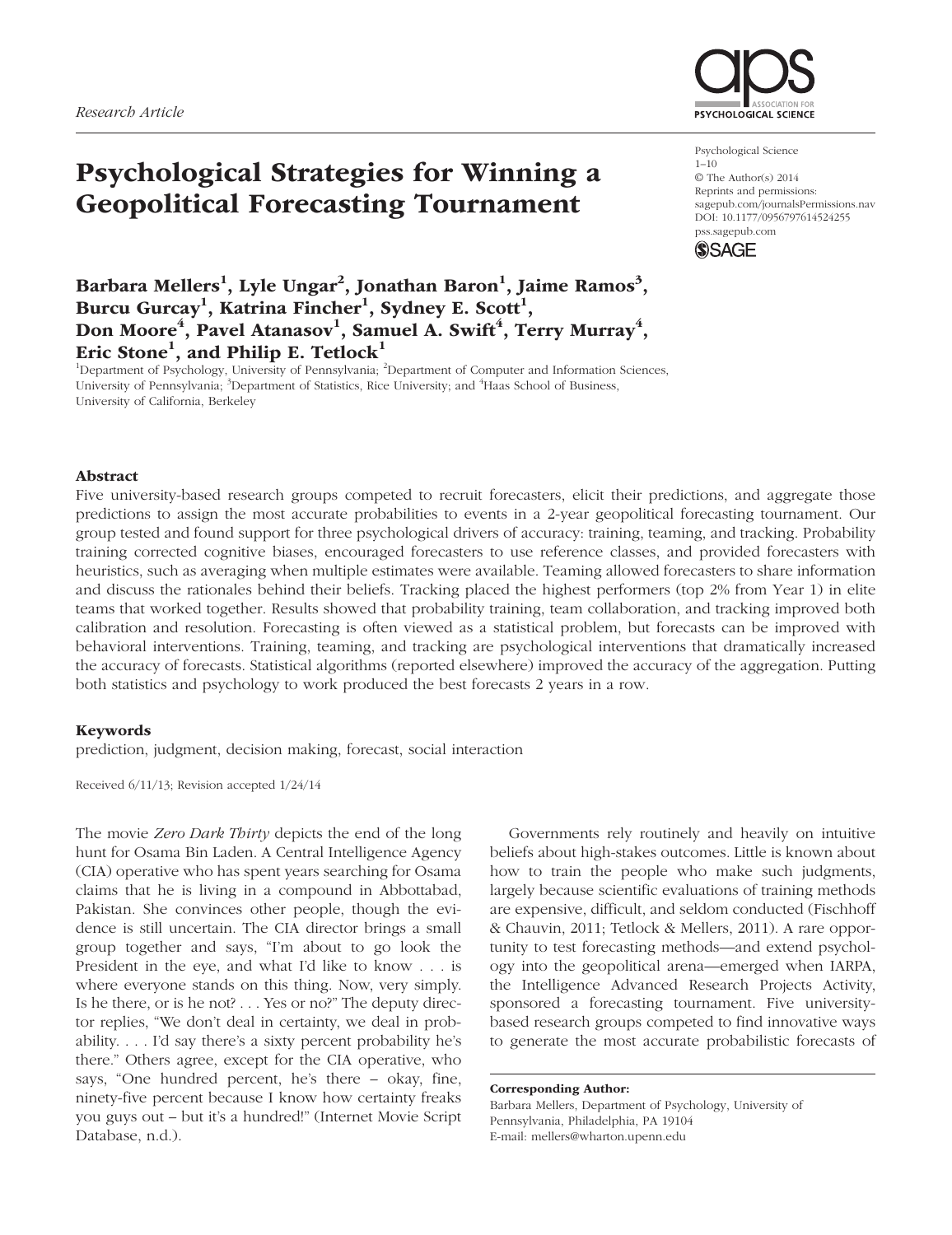high-impact events around the globe. Each group recruited participants to forecast events and devised unique methods to elicit and combine multiple opinions. Each group was then scored on the same accuracy metric, which created a level playing field. This article describes the efforts of our group to embed experiments into the tournament by randomly assigning forecasters to conditions and testing three drivers of accuracy: training, teaming, and tracking.

## Training

Coping with uncertainty by improving the accuracy of forecasts is critical for good decision making. The field of judgment and decision making has tested numerous ways to improve intuitive probabilities ([Arkes, 1991;](https://www.researchgate.net/publication/278947150_Costs_and_benefits_of_judgment_errors_Implications_for_debiasing?el=1_x_8&enrichId=rgreq-c4c7e393-1d98-4f72-8ee0-c48a1c2e5f1b&enrichSource=Y292ZXJQYWdlOzI2MTAzNDkzODtBUzoxMDMwNjAwNTk3MjE3MzZAMTQwMTU4Mjg0MzAwMw==) Larrick, 2004; Soll, Milkman, & Payne, in press). Promising approaches include statistical training ([Fong, Nisbett, &](https://www.researchgate.net/publication/222463501_The_Effects_of_Statistical_Training_on_Thinking_About_Everyday_Problems?el=1_x_8&enrichId=rgreq-c4c7e393-1d98-4f72-8ee0-c48a1c2e5f1b&enrichSource=Y292ZXJQYWdlOzI2MTAzNDkzODtBUzoxMDMwNjAwNTk3MjE3MzZAMTQwMTU4Mjg0MzAwMw==) [Krantz, 1986](https://www.researchgate.net/publication/222463501_The_Effects_of_Statistical_Training_on_Thinking_About_Everyday_Problems?el=1_x_8&enrichId=rgreq-c4c7e393-1d98-4f72-8ee0-c48a1c2e5f1b&enrichSource=Y292ZXJQYWdlOzI2MTAzNDkzODtBUzoxMDMwNjAwNTk3MjE3MzZAMTQwMTU4Mjg0MzAwMw==)), feedback (Benson & Onkal, 1992), exposure to multiple perspectives ([Ariely et al., 2000;](https://www.researchgate.net/publication/232599275_The_Effects_of_Averaging_Subjective_Probability_Estimates_Between_and_Within_Judges?el=1_x_8&enrichId=rgreq-c4c7e393-1d98-4f72-8ee0-c48a1c2e5f1b&enrichSource=Y292ZXJQYWdlOzI2MTAzNDkzODtBUzoxMDMwNjAwNTk3MjE3MzZAMTQwMTU4Mjg0MzAwMw==) Herzog & Hertwig, 2009), exposure to historical analogies ([Lovallo, Clarke, & Camerer, 2012](https://www.researchgate.net/publication/230531969_Robust_analogizing_and_the_outside_view_Two_empirical_tests_of_case-based_decision_making?el=1_x_8&enrichId=rgreq-c4c7e393-1d98-4f72-8ee0-c48a1c2e5f1b&enrichSource=Y292ZXJQYWdlOzI2MTAzNDkzODtBUzoxMDMwNjAwNTk3MjE3MzZAMTQwMTU4Mjg0MzAwMw==)), decomposition of the problem into subsets ([Fischhoff, Slovic, & Lichtenstein,](https://www.researchgate.net/publication/232588003_Fault_Trees_Sensitivity_of_Estimated_Failure_Probability_to_Problem_Representation?el=1_x_8&enrichId=rgreq-c4c7e393-1d98-4f72-8ee0-c48a1c2e5f1b&enrichSource=Y292ZXJQYWdlOzI2MTAzNDkzODtBUzoxMDMwNjAwNTk3MjE3MzZAMTQwMTU4Mjg0MzAwMw==)  [1978](https://www.researchgate.net/publication/232588003_Fault_Trees_Sensitivity_of_Estimated_Failure_Probability_to_Problem_Representation?el=1_x_8&enrichId=rgreq-c4c7e393-1d98-4f72-8ee0-c48a1c2e5f1b&enrichSource=Y292ZXJQYWdlOzI2MTAzNDkzODtBUzoxMDMwNjAwNTk3MjE3MzZAMTQwMTU4Mjg0MzAwMw==)), and explicit consideration of contradictory evidence ([Koriat, Lichtenstein, & Fischhoff, 1980](https://www.researchgate.net/publication/232480329_Reasons_For_Confidence?el=1_x_8&enrichId=rgreq-c4c7e393-1d98-4f72-8ee0-c48a1c2e5f1b&enrichSource=Y292ZXJQYWdlOzI2MTAzNDkzODtBUzoxMDMwNjAwNTk3MjE3MzZAMTQwMTU4Mjg0MzAwMw==)).

The forecasting tournament provided an opportunity to test methods of debiasing on a wide range of realworld events extending over long periods. We constructed educational modules on scenario training and probabilistic-reasoning training that drew on state-of-theart recommendations (O'Hagan et al., 2006). Scenario training taught forecasters to generate new futures, actively entertain more possibilities, use decision trees, and avoid biases such as overpredicting change, creating incoherent scenarios, or assigning probabilities exceeding 1.0 to mutually exclusive and exhaustive outcomes. Probability training guided forecasters to consider reference classes; average multiple estimates from existing models, polls, and expert panels; extrapolate over time when variables were continuous; and avoid judgmental traps such as overconfidence, the confirmation bias, and base-rate neglect. Each training module was interactive and included questions and answers to check participants' understanding.

# Teaming

Numerous studies have shown that predictions based on the aggregate of many people's judgments are generally more accurate than predictions based on one person's judgment (e.g., [Page, 2007;](https://www.researchgate.net/publication/24117966_The_Difference_How_the_Power_of_Diversity_Creates_Better_Groups_Firms_Schools_and_Societies_New_Edition?el=1_x_8&enrichId=rgreq-c4c7e393-1d98-4f72-8ee0-c48a1c2e5f1b&enrichSource=Y292ZXJQYWdlOzI2MTAzNDkzODtBUzoxMDMwNjAwNTk3MjE3MzZAMTQwMTU4Mjg0MzAwMw==) [Soll & Larrick, 2009](https://www.researchgate.net/publication/24309964_Strategies_for_Revising_Judgment_How_and_How_Well_People_Use_Others)). This fact leads to a variety of psychological questions. When one has access to many people who make forecasts, how should those people interact in order to generate the most accurate aggregations of predictions? Should they work alone? Should they communicate? When does communication help? When does it hurt? Our research group tested three levels of group influence: no interaction, team interaction, and a compromise approach. Each approach has pros and cons.

When the costs of group interaction exceed the benefits, forecasters should work alone. Independent forecasts will have uncorrelated errors, and those errors should balance out in the aggregate. But independent forecasting means that group members cannot share information, rationales, or processing capacity.

When the benefits of group interaction exceed the costs, forecasters should work in teams. Studies have demonstrated that groups can make *process gains* when they are cohesive, have strong productivity norms, and share a mental model of the task ([Kerr & Tindale, 2004;](https://www.researchgate.net/publication/8902777_Group_Performance_and_Decision_Making?el=1_x_8&enrichId=rgreq-c4c7e393-1d98-4f72-8ee0-c48a1c2e5f1b&enrichSource=Y292ZXJQYWdlOzI2MTAzNDkzODtBUzoxMDMwNjAwNTk3MjE3MzZAMTQwMTU4Mjg0MzAwMw==)  [Levine & Moreland, 1990](https://www.researchgate.net/publication/234837378_Progress_in_Small_Group_Research?el=1_x_8&enrichId=rgreq-c4c7e393-1d98-4f72-8ee0-c48a1c2e5f1b&enrichSource=Y292ZXJQYWdlOzI2MTAzNDkzODtBUzoxMDMwNjAwNTk3MjE3MzZAMTQwMTU4Mjg0MzAwMw==)). Team interaction motivates individuals who wish to perform well in the presence of others ([Hertel, Kerr, & Messé, 2000](https://www.researchgate.net/publication/297541162_Motivation_gains_in_performance_groups_Paradigmatic_and_theoretical_developments_on_the_Kohler_effect?el=1_x_8&enrichId=rgreq-c4c7e393-1d98-4f72-8ee0-c48a1c2e5f1b&enrichSource=Y292ZXJQYWdlOzI2MTAzNDkzODtBUzoxMDMwNjAwNTk3MjE3MzZAMTQwMTU4Mjg0MzAwMw==)). But teams can suffer from poor dynamics, social loafing ([Latané, Williams, &](https://www.researchgate.net/publication/209409900_Many_Hands_Make_Light_Work_The_Causes_Consequences_of_Social_Loafing?el=1_x_8&enrichId=rgreq-c4c7e393-1d98-4f72-8ee0-c48a1c2e5f1b&enrichSource=Y292ZXJQYWdlOzI2MTAzNDkzODtBUzoxMDMwNjAwNTk3MjE3MzZAMTQwMTU4Mjg0MzAwMw==) [Harkins, 1979](https://www.researchgate.net/publication/209409900_Many_Hands_Make_Light_Work_The_Causes_Consequences_of_Social_Loafing?el=1_x_8&enrichId=rgreq-c4c7e393-1d98-4f72-8ee0-c48a1c2e5f1b&enrichSource=Y292ZXJQYWdlOzI2MTAzNDkzODtBUzoxMDMwNjAwNTk3MjE3MzZAMTQwMTU4Mjg0MzAwMw==)), groupthink ([Esser, 1998;](https://www.researchgate.net/publication/13579107_Alive_and_Well_after_25_Years_A_Review_of_Groupthink_Research?el=1_x_8&enrichId=rgreq-c4c7e393-1d98-4f72-8ee0-c48a1c2e5f1b&enrichSource=Y292ZXJQYWdlOzI2MTAzNDkzODtBUzoxMDMwNjAwNTk3MjE3MzZAMTQwMTU4Mjg0MzAwMw==) Janis, 1982), information cascades ([Bikhchandani, Hirshleifer, &](https://www.researchgate.net/publication/24103748_Ivo_Welch_1992_A_Theory_of_Fads_Fashion_Custom_and_Cultural_Change_as_Informational_Cascades?el=1_x_8&enrichId=rgreq-c4c7e393-1d98-4f72-8ee0-c48a1c2e5f1b&enrichSource=Y292ZXJQYWdlOzI2MTAzNDkzODtBUzoxMDMwNjAwNTk3MjE3MzZAMTQwMTU4Mjg0MzAwMw==) [Welch, 1992](https://www.researchgate.net/publication/24103748_Ivo_Welch_1992_A_Theory_of_Fads_Fashion_Custom_and_Cultural_Change_as_Informational_Cascades?el=1_x_8&enrichId=rgreq-c4c7e393-1d98-4f72-8ee0-c48a1c2e5f1b&enrichSource=Y292ZXJQYWdlOzI2MTAzNDkzODtBUzoxMDMwNjAwNTk3MjE3MzZAMTQwMTU4Mjg0MzAwMw==)), and misplaced competition ([McGrath,](https://www.researchgate.net/publication/205976937_Groups_Interaction_and_Performance?el=1_x_8&enrichId=rgreq-c4c7e393-1d98-4f72-8ee0-c48a1c2e5f1b&enrichSource=Y292ZXJQYWdlOzI2MTAzNDkzODtBUzoxMDMwNjAwNTk3MjE3MzZAMTQwMTU4Mjg0MzAwMw==) [1984](https://www.researchgate.net/publication/205976937_Groups_Interaction_and_Performance?el=1_x_8&enrichId=rgreq-c4c7e393-1d98-4f72-8ee0-c48a1c2e5f1b&enrichSource=Y292ZXJQYWdlOzI2MTAzNDkzODtBUzoxMDMwNjAwNTk3MjE3MzZAMTQwMTU4Mjg0MzAwMw==)). Teams have a demonstrated failure to search for unique information, unshared information, or hypothesis-disconfirming information ([Kerr, MacCoun, & Kramer,](https://www.researchgate.net/publication/209409801_Bias_in_Judgment_Comparing_Individuals_and_Groups?el=1_x_8&enrichId=rgreq-c4c7e393-1d98-4f72-8ee0-c48a1c2e5f1b&enrichSource=Y292ZXJQYWdlOzI2MTAzNDkzODtBUzoxMDMwNjAwNTk3MjE3MzZAMTQwMTU4Mjg0MzAwMw==)  [1996;](https://www.researchgate.net/publication/209409801_Bias_in_Judgment_Comparing_Individuals_and_Groups?el=1_x_8&enrichId=rgreq-c4c7e393-1d98-4f72-8ee0-c48a1c2e5f1b&enrichSource=Y292ZXJQYWdlOzI2MTAzNDkzODtBUzoxMDMwNjAwNTk3MjE3MzZAMTQwMTU4Mjg0MzAwMw==) [Stasser & Titus, 1985;](https://www.researchgate.net/publication/200772400_Pooling_of_Unshared_Information_in_Group_Decision_Making?el=1_x_8&enrichId=rgreq-c4c7e393-1d98-4f72-8ee0-c48a1c2e5f1b&enrichSource=Y292ZXJQYWdlOzI2MTAzNDkzODtBUzoxMDMwNjAwNTk3MjE3MzZAMTQwMTU4Mjg0MzAwMw==) [Sunstein, 2006](https://www.researchgate.net/publication/201169100_Infotopia_How_Many_Minds_Produce_Knowledge?el=1_x_8&enrichId=rgreq-c4c7e393-1d98-4f72-8ee0-c48a1c2e5f1b&enrichSource=Y292ZXJQYWdlOzI2MTAzNDkzODtBUzoxMDMwNjAwNTk3MjE3MzZAMTQwMTU4Mjg0MzAwMw==)).

These approaches stake out extreme positions on the continuum of independence and interdependence. We also examined a compromise approach in which forecasters worked alone, but had knowledge of others' beliefs. The benefit of this approach is that forecasters have access to a potentially potent signal—the numerical distribution of the crowd's opinions. But the cost is the risk of mindless "herding," or free-riding by using a frequent prediction from the group distribution.

# Tracking

A large literature on peer effects in the classroom suggests that students benefit from working in cohorts of similar ability levels (see [Epple & Romano, 2011](https://www.researchgate.net/publication/265110492_Peer_Effects_in_Education_A_Survey_of_the_Theory_and_Evidence?el=1_x_8&enrichId=rgreq-c4c7e393-1d98-4f72-8ee0-c48a1c2e5f1b&enrichSource=Y292ZXJQYWdlOzI2MTAzNDkzODtBUzoxMDMwNjAwNTk3MjE3MzZAMTQwMTU4Mjg0MzAwMw==), for a review). Grouping students by prior performance can accelerate learning, especially among high achievers [\(Betts & Shkolnik, 2000\).](https://www.researchgate.net/publication/222832308_Key_difficulties_in_identifying_the_effects_of_ability_grouping_on_student_achievement?el=1_x_8&enrichId=rgreq-c4c7e393-1d98-4f72-8ee0-c48a1c2e5f1b&enrichSource=Y292ZXJQYWdlOzI2MTAzNDkzODtBUzoxMDMwNjAwNTk3MjE3MzZAMTQwMTU4Mjg0MzAwMw==) We reasoned that our top "superforecasters" might also benefit from homogeneity of ability. The beneficial effects of tracking would hinge on whether success in geopolitical forecasting was largely attributable to luck or skill. If accuracy was a matter of luck, the predictions of top forecasters in the first tournament (Year 1) would be expected to regress to the mean in the second (Year 2). But if accuracy was a matter of skill, superforecasters would be expected to continue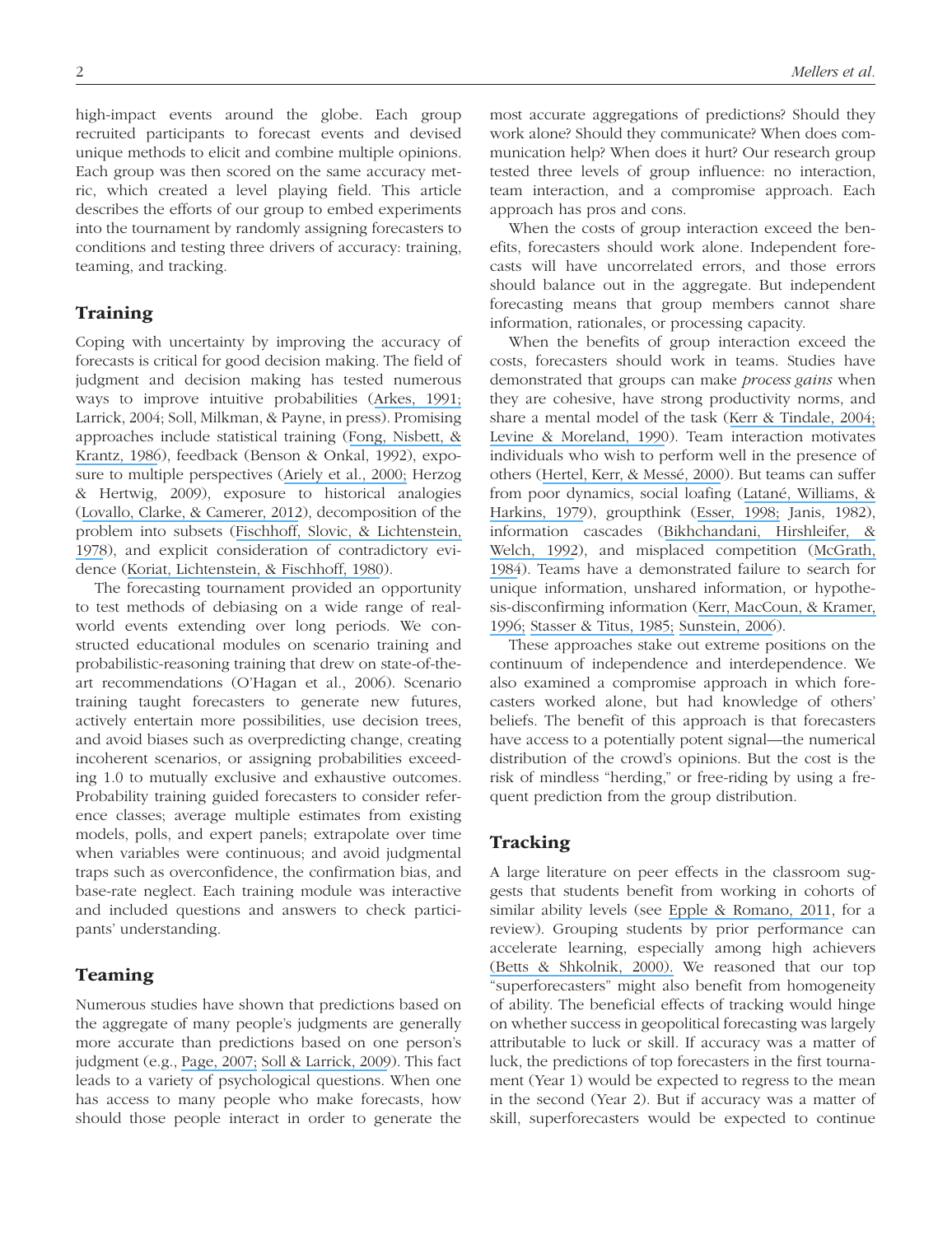their excellent performance in Year 2 and possibly do even better if they were tracked and consequently working in a much richer intellectual environment.

# Method

A 2-year tournament (September 2011–April 2012 for Year 1 and June 2012–April 2013 for Year 2) was conducted. Participants from around the world submitted probability estimates for 199 geopolitical outcomes on the goodjudgmentproject.com Web site; they were encouraged to update their beliefs as often as they wished before the close of each question.

# *Design*

In Year 1, participants were randomly assigned to conditions of a 3 (training: no training, scenario training, or probability training)  $\times$  4 (group influence: independent, crowd-belief, team, or prediction-market forecasting) factorial design. Scenario and probability training, administered at the start of the forecasting year, took approximately 45 min, and the modules could be reexamined throughout the tournament. Independent forecasters and crowd-belief forecasters worked alone, but crowd-belief forecasters were given distributional knowledge of others' forecasts. Team forecasters worked in groups of up to 25 members and interacted on a Web site. Team members could offer rationales and critiques and could share information, including their forecasts (but there was no systematic display of team members' predictions). Team forecasters received additional training in how to help the group be more accurate by maintaining high standards of evidence and proof. They were taught strategies for explaining their forecasts to others, offering constructive critiques, and building an effective team. Results for prediction-market forecasting are not discussed here.

The Year 2 experiment replicated the most effective approaches in Year 1, examined a new prediction market, and tested tracking separately from regular teams. The design was a 2 (training: no training or probability training)  $\times$  3 (group influence: independent, team, or prediction-market forecasting) factorial design, with an additional condition for elite tracking. (Again, results for prediction-market forecasting are not reported here.) Teams were slightly smaller than in Year 1 (i.e., maximum of 15 members). We examined tracking by placing the 60 top performers of Year 1 (5 from each condition) in five teams of 12 members each (superforecaster teams). (See Supplemental Method in the Supplemental Material available online for the instructions and training materials.)

## *Participants*

We recruited forecasters via professional societies, research centers, alumni associations, science blogs, and word of mouth. Entry into the tournament required a bachelor's degree or higher and completion of a battery of psychological and political tests that took an average of 2 hr. Individuals who met the requirements were largely U.S. citizens (76%) and males (83%); their average age was 36. Almost two thirds (64%) had some postgraduate training. Year 1 participants were invited to participate again in Year 2; we also recruited new participants for Year 2.

Year 1 began with 2,246 participants (1,593 survey respondents and 653 prediction-market traders). Survey respondents were randomly assigned to nine conditions (average of 177 participants per condition). Attrition was 7%. Year 2 started with 1,648 participants (943 survey respondents and 705 prediction-market traders who were either new recruits or returnees). Assignment to conditions proceeded as follows: (a) Year 1 forecasters in conditions that remained in Year 2 stayed put; (b) Year 1 crowd-belief forecasters were randomly assigned to the independent- or team-forecasting condition (unless they were in the top 2% from Year 1 and consequently assigned to the superforecaster condition); (c) forecasters who received scenario training in Year 1 were randomly assigned to no training or probability training; and (d) new recruits were randomly assigned to conditions so that slightly more than 200 were placed in each of the four combinations of training and group influence, 375 were placed in each prediction market, and 60 served in the elite tracking condition. Thus, in Year 2, the no-training condition included some participants who had previously received scenario training, which tipped the scale against finding a statistically significant effect of training. Attrition in Year 2 was only 3%, presumably because most participants (86%) were returnees and quite familiar with the task.

## *Questions and measures*

All forecasters were given the goal of minimizing their average Brier score ([Brier, 1950](https://www.researchgate.net/publication/235910409_Verification_of_forecasts_expressed_of_probability?el=1_x_8&enrichId=rgreq-c4c7e393-1d98-4f72-8ee0-c48a1c2e5f1b&enrichSource=Y292ZXJQYWdlOzI2MTAzNDkzODtBUzoxMDMwNjAwNTk3MjE3MzZAMTQwMTU4Mjg0MzAwMw==)). This score measures individual accuracy; 0 is the best score, and 2 is the worst score. The Brier scoring rule is *proper* because forecasters are incentivized to report truthfully. Scores are sums of squared deviations between forecasts and reality (occurrence of the event  $= 1$ , nonoccurrence of the event  $= 0$ ), so extreme, incorrect forecasts are heavily punished. If a forecaster said a two-outcome event (i.e., the event occurs or does not occur) was 90% likely to occur (and 10% likely not to occur) and the event did occur, the Brier score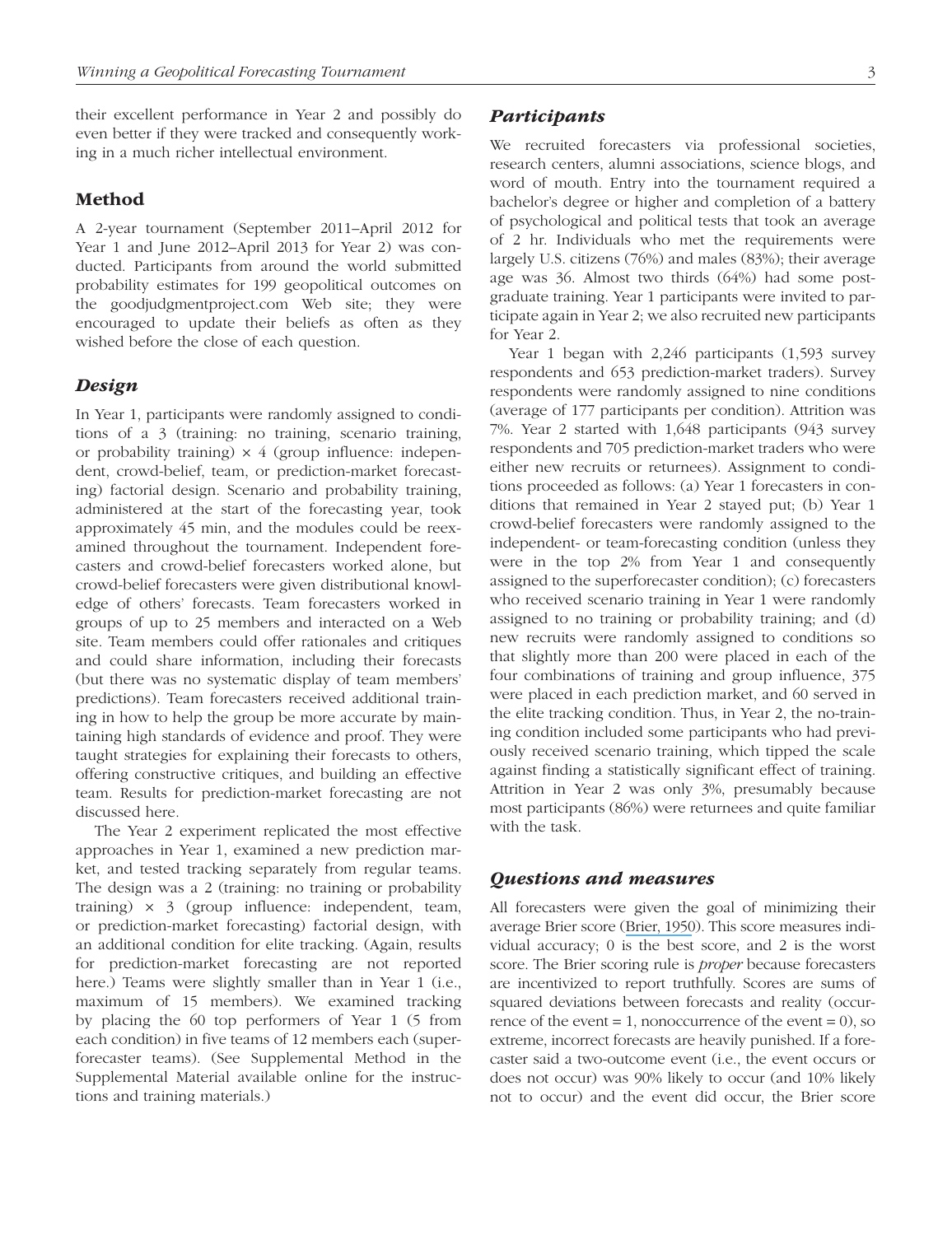$-0.5$  $-0.4$ –0.3  $-0.2$ –0.1 0.0 None Y1 Prob Y1 Scen Y1 None Y2 Prob Y2 Inds Y1 CBs Y1 Teams Y1 Inds Y2 Teams Y2 SFs

Fig. 1. Effects of training, teaming, and tracking on average Brier scores in Year 1 (Y1) and Year (Y2). The bars at the left show results for the no-training ("None"), probability-training ("Prob"), and scenario-training ("Scen") conditions; the bars at the right show results for independent forecasters ("Inds"), crowd-belief forecasters ("CBs"), team forecasters ("Teams"), and superforecasters ("SFs"). Error bars represent ±2 *SE*s.

would be calculated as  $(0, -1)^2 + (0.1 - 0)^2$ , which equals .02. If the event did not occur, the Brier score would be  $(0.9 - 0)^2 + (0.1 - 1)^2$ , which equals 1.62. The sum of these squared deviations was averaged over days and questions for each participant.

Eighty-five and 114 questions closed and were included in the Brier scores in Years 1 and 2, respectively (see Supplemental Method for a list of the questions). Most questions were binomial; the rest were multinomial, with three to five outcomes, or conditional, with two antecedents and two outcomes. Questions remained open for an average of 102 days (range = 2–418 days). Forecasters were asked questions such as, "Will Italy's Silvio Berlusconi resign, lose re-election/confidence vote, or otherwise vacate office before 1 January 2012?" They predicted the chance the event would occur, on a scale from 0% (*certain it will not occur*) to 100% (*certain it will occur*). Participants were encouraged to return to the Web site and update their prediction until the question closed.

## *Incentives*

Forecasters who met the minimum participation requirements received \$150 at the end of Year 1 and \$250 at the end of Year 2, regardless of their accuracy. Year 2 returnees were given a \$100 bonus. Forecasters also received status rewards for their performance via leader boards that displayed the Brier scores for the top 10% of forecasters in each experimental condition and their own score. Those who served in teams (regular teams and superforecaster teams) also saw team Brier scores (defined as medians rather than means, to encourage harmony) for the teams in their condition.

# Results

The analyses we present are based on Brier scores, but all main effects and interactions held up with spherical and logarithmic rules, the two next most widely used proper-scoring rules. These rules differ in how severely they penalize extreme overconfidence, with the spherical rule being the most lenient, the logarithmic rule the most punitive, and the Brier scale intermediate. Our findings were robust across all three metrics.

Figure 1 illustrates the effects of training (left side) and teaming and tracking (right side) on standardized Brier scores, averaged over days, questions, and forecasters. Because forecasters chose their own questions, we removed selection effects by standardizing scores within questions. Lower scores indicate greater accuracy.

## *Training*

Training improved Year 1 Brier scores, *F*(2, 1586) = 14.29, *p* < .001. Probability training was more effective than scenario training,  $t(1053) = 2.23$ ,  $p = .026$ , and scenario training was more effective than no training,  $t(1056) = 3.25$ , *p* < .001. In Year 2, accuracy was better among participants with probability training than among those with no training,  $F(1, 882) = 19.12$ ,  $p < .001$ . Remarkably, a brief probabilistic training module paid off over an extended time (see also Lichtenstein & Fischhoff, 1980).

# *Teaming*

Group influence was also a driver of accuracy in Years 1 and 2, *F*(2, 1586) = 60.68, *p* < .001, and *F*(1, 882) = 62.76, *p* < .001, respectively. Figure 1 shows that in Year 1, team forecasters were more accurate than crowd-belief

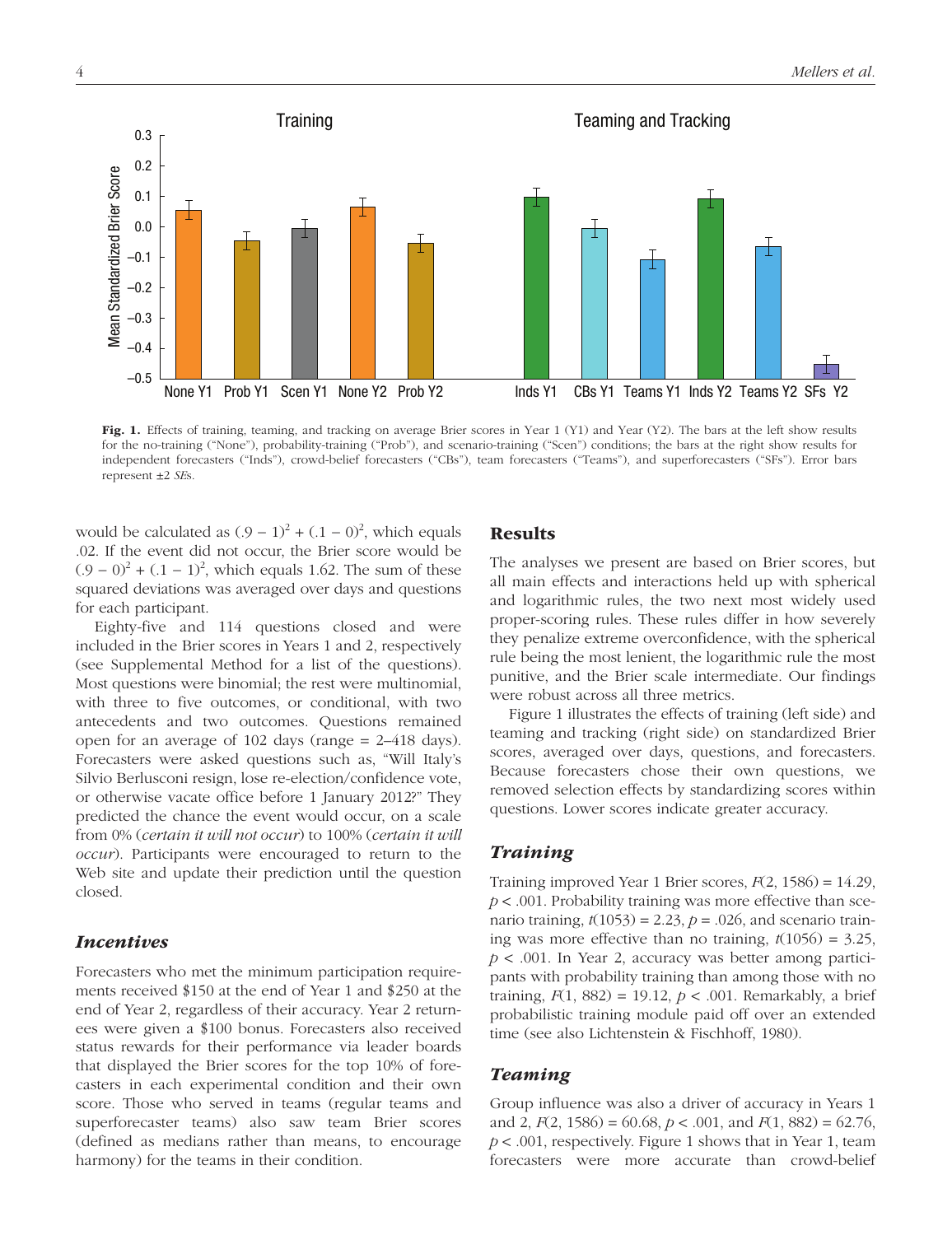forecasters,  $t(1036) = 5.52$ ,  $p < .001$ , and crowd-belief forecasters were more accurate than independent forecasters,  $t(1120) = 5.92$ ,  $p < .001$ . Communication allowed participants to motivate one another, share news articles, and exchange rationales. A greater number of comments made by individuals within teams was associated with greater accuracy,  $r = -.19$  in Year 1 and  $-.22$  in Year 2, *t*(471) = –5.08, *p* < .001, and *t*(415) = –5.24, *p* < .001, respectively. (Recall that lower scores indicate greater accuracy.) Greater accuracy in teams was due to members who gathered and shared information, encouraged one another, and discussed issues. In addition to showing a main effect of group influence, Year 2 data showed an interaction between training and group influence, *F*(1,  $882$ ) = 5.78,  $p = .018$ . Predictions of untrained, independent forecasters were much less accurate than predictions of all other forecasters.

## *Training and teaming over time*

As noted, questions remained open for an average of about 3 months. Therefore, training and teaming could have had beneficial effects at different points in the life cycle of a question. For example, training might have been most effective early, by teaching forecasters to consider multiple reference classes. Team interaction might have been most helpful later on, after individuals had time to gather information. To find out whether the timing of training and teaming effects differed, we computed Brier scores for forecasts made in the first week, the middle 2 weeks, and the last week for all questions that remained open for at least a month. Table 1 summarizes these average scores.

Team interaction improved forecasts in all three periods of Year 1,  $F(2, 1463) = 11.130$ ,  $p < .001$ ;  $F(2, 1583) =$ 8.30, *p* < .001; and *F*(2, 1583) = 4.56, *p* < .011, as well as in all three periods of Year 2,  $F(1, 832) = 9.74$ ,  $p = .002$ ; *F*(1, 882) = 27.43, *p* < .001; and *F*(1, 834) = 27.34, *p* < .001. Training improved forecasts in all periods of Year 1, *F*(2,  $1463$ ) = 6.20, *p* < .001;  $F(2, 1583) = 7.76$ , *p* < .001; and  $F(2, 1583) = 7.76$  $1583$ ) = 6.24,  $p < .002$ , and in the middle period of Year 2,  $F(1, 882) = 6.10, p = .014$ . In short, both team interaction and training were generally beneficial throughout the duration of a question.

It is reasonable to ask whether the beneficial effects of training or teaming were due to the fact that both variables simply encouraged forecasters to make later forecasts (and presumably more informed forecasts) or to update forecasts more often. We addressed this question using regressions in which we predicted Brier scores from dummy variables representing training and teaming. Then we tested whether the effects of training and teaming remained significant when we added predictors for timing (i.e., the date on which the first forecast was

| Condition                | First week | Middle 2 weeks | Last week |
|--------------------------|------------|----------------|-----------|
|                          | Year 1     |                |           |
| Individual forecasters   |            |                |           |
| No training              | 0.44       | 0.40           | 0.31      |
| Scenario training        | 0.41       | 0.40           | 0.29      |
| Probability training     | 0.40       | 0.36           | 0.29      |
| Crowd-belief forecasters |            |                |           |
| No training              | 0.42       | 0.39           | 0.30      |
| Scenario training        | 0.39       | 0.38           | 0.28      |
| Probability training     | 0.36       | 0.34           | 0.23      |
| Team forecasters         |            |                |           |
| No training              | 0.42       | 0.33           | 0.22      |
| Scenario training        | 0.36       | 0.33           | 0.24      |
| Probability training     | 0.35       | 0.30           | 0.19      |
|                          | Year 2     |                |           |
| Individual forecasters   |            |                |           |
| No training              | 0.46       | 0.39           | 0.26      |
| Probability training     | 0.42       | 0.36           | 0.24      |
| Team forecasters         |            |                |           |
| No training              | 0.38       | 0.32           | 0.16      |
| Probability training     | 0.40       | 0.28           | 0.16      |
| Superforecasters         | 0.25       | 0.19           | 0.07      |

Table 1. Average Brier Score Accuracy by Time Period in Years 1 and 2

Note: The time periods refer to the period during which the forecast was made; only questions that were open for at least a month were included in these calculations.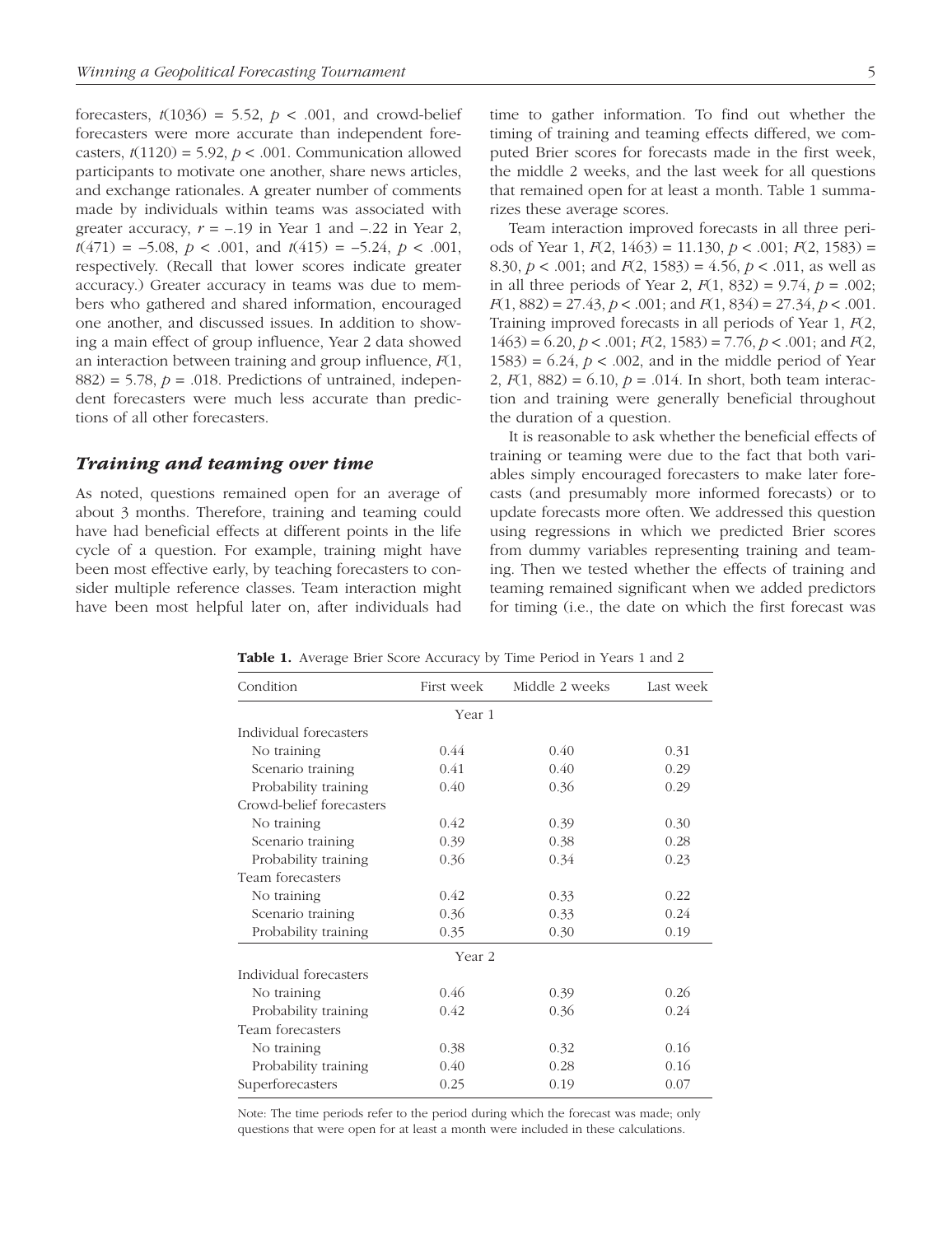made) and updating (i.e., the number of forecasts made per question).

In separate regressions for Years 1 and 2, participants were treated as random effects. For both years, training and teaming remained significant predictors even when timing and updating were included as predictors. For Year 1, probability training, scenario training, crowdbelief forecasting, and team forecasting remained significant predictors,  $t(1588) = -4.58$ ,  $p < .001$ ;  $t(1588) = 2.70$ , *p* < .001; *t*(1588) = –6.72, *p* < .001; and *t*(1588) = –10.99, *p* < .001, respectively. For Year 2, probability training and team forecasting again remained significant predictors, *t*(883) = –3.38, *p* < .001, and *t*(883) = –7.03, *p* < .001, respectively. Results suggested that our manipulations had beneficial effects over and beyond those of timing and updating.

## *Tracking*

Figure 1 also displays perhaps the most surprising driver of accuracy. The best performers from Year 1 (i.e., the top 2%) were placed together in elite teams in Year 2. These superforecasters outperformed all other groups by a wide margin. There was no evidence of Year 2 regression to the mean; political forecasting appeared to be at least somewhat skill based, and the acquisition of skill accelerated when top performers worked together.

## *Measures of engagement*

Forecasters were required to make predictions for 25 questions annually in order to receive payments, but most participants made considerably more. We looked at the number of questions responded to as a measure of engagement. This number averaged 48 in Year 1 and 65 in Year 2. This measure varied with group influence in Years 1 and 2, *F*(2, 1583) = 10.48, *p* < .001, and *F*(1, 882) = 17.66, *p* < .001, respectively. Teams attempted fewer questions than individuals (or crowd-belief forecasters in Year 1). Number of questions attempted also varied with training in Year 1, *F*(2, 1583) = 3.65, *p* = .026. Forecasters with either form of Year 1 training attempted fewer questions than those without training. A comparison of superforecasters with regular teams in Year 2 showed that superforecasters responded to 95 questions on average, whereas regular teams responded to 61,  $t(270) = 6.88, p < .001.$ 

Another measure of engagement is the number of predictions made per question. This measure reflects the tendency to sustain attention. The average number of predictions per question was 1.5 in Year 1 and 1.8 in Year 2. This measure varied with group influence in Year 1, *F*(2, 1583) = 10.17, *p* < .001. Independent forecasters and crowd-belief forecasters made an average of 1.3 predictions per question, and teams made an average of 1.5. Group influence also had an effect in Year 2, *F*(1, 882) = 6.23,  $p = .013$ . Independent forecasters made an average of 1.4 predictions per question, and regular teams made an average of 1.6. The surprising result was that superforecasters made an average of 7.8 predictions per question. Their engagement was extraordinary.

## *Decomposition of skill*

Brier scores can be decomposed into three additive parts—variability, calibration, and resolution—two of which bear on forecasting skill ([Murphy & Winkler,](https://www.researchgate.net/publication/243766582_A_General_Framework_for_Forecast_Verification?el=1_x_8&enrichId=rgreq-c4c7e393-1d98-4f72-8ee0-c48a1c2e5f1b&enrichSource=Y292ZXJQYWdlOzI2MTAzNDkzODtBUzoxMDMwNjAwNTk3MjE3MzZAMTQwMTU4Mjg0MzAwMw==)  [1987](https://www.researchgate.net/publication/243766582_A_General_Framework_for_Forecast_Verification?el=1_x_8&enrichId=rgreq-c4c7e393-1d98-4f72-8ee0-c48a1c2e5f1b&enrichSource=Y292ZXJQYWdlOzI2MTAzNDkzODtBUzoxMDMwNjAwNTk3MjE3MzZAMTQwMTU4Mjg0MzAwMw==)).<sup>1</sup> Variability is a function of the base rate for events. For example, rain is harder to predict in Philadelphia than in Tucson because Philadelphia weather is more variable. Because variability bears on question difficulty rather than skill, we do not discuss it further.

Calibration reflects the degree to which forecasters display appropriate humility. It is the average mean squared error between forecasts for events and the relative frequencies of those events when the forecasts were made. To calculate calibration, we created small probability bins of .500 to .525, .526 to .575, .576 to .625, and so forth. We then computed the mean squared error between forecasts in each bin and the relative frequency of the corresponding events. Zero indicates perfect calibration, and larger scores indicate worse calibration.

Calibration improved with training in Years 1 and 2, *F*(2, 1586) = 3.16, *p* = .04, and *F*(1, 938) = 3.78, *p* < .05, respectively. In Year 2, calibration also benefited from group influence,  $F(1, 938) = 7.07$ ,  $p = .008$ , and tracking. Superforecasters were better calibrated than forecasters who had received probability training and were working on regular teams, *t*(293) = 11.03, *p* < .001. Figure 2 shows calibration curves for binary questions in the three training conditions in Year 1, and Figure 3 shows calibration curves for binary questions in the two training conditions and the superforecaster condition in Year 2. Forecasts were sorted according to predicted likelihood of the event (confidence) and placed in bins. For each bin, the relative frequency of "correct" predictions is plotted; a prediction was considered to be correct if the outcome judged most likely actually occurred ([Fischhoff et al.,](https://www.researchgate.net/publication/232588003_Fault_Trees_Sensitivity_of_Estimated_Failure_Probability_to_Problem_Representation?el=1_x_8&enrichId=rgreq-c4c7e393-1d98-4f72-8ee0-c48a1c2e5f1b&enrichSource=Y292ZXJQYWdlOzI2MTAzNDkzODtBUzoxMDMwNjAwNTk3MjE3MzZAMTQwMTU4Mjg0MzAwMw==)  [1978](https://www.researchgate.net/publication/232588003_Fault_Trees_Sensitivity_of_Estimated_Failure_Probability_to_Problem_Representation?el=1_x_8&enrichId=rgreq-c4c7e393-1d98-4f72-8ee0-c48a1c2e5f1b&enrichSource=Y292ZXJQYWdlOzI2MTAzNDkzODtBUzoxMDMwNjAwNTk3MjE3MzZAMTQwMTU4Mjg0MzAwMw==)). Note that all points in Figures 2 and 3 fall below the identity lines, which means that forecasters were overconfident; overconfidence was worse among forecasters without training than among those with training.

Figures 2 and 3 show that calibration tended to be remarkably good. Calibration was worst at forecasts of 100%. The problem was a lack of updating. Forecasts of 100% made in the early days of a question (i.e., first 20%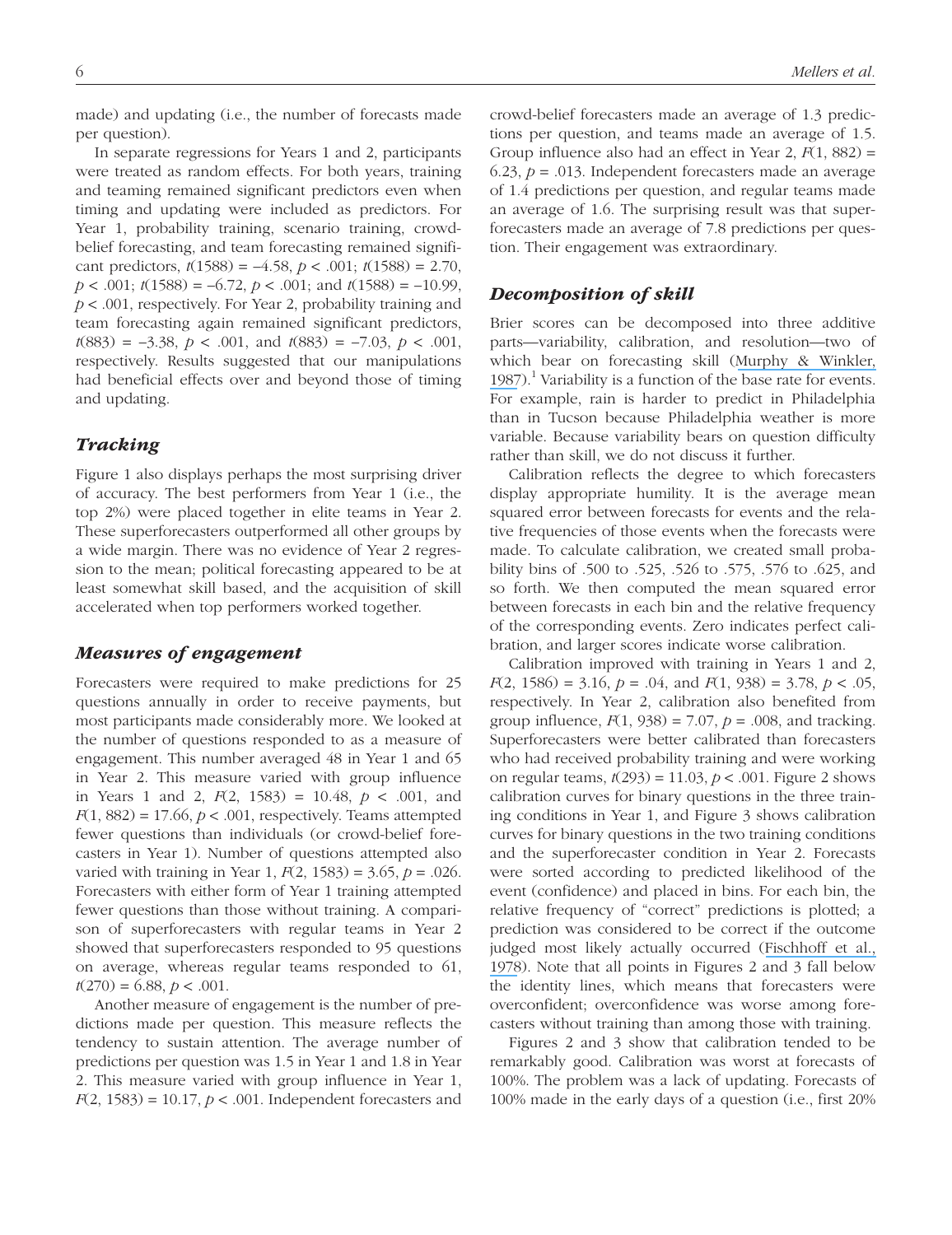

Fig. 2. Calibration curves for the three training conditions in Year 1. Forecasts were sorted into bins on the basis of the predicted likelihood of the event (confidence). The proportion of correct forecasts is plotted for each bin. Perfect calibration is represented by the identity line; points below the identity line represent overconfidence. The total numbers of forecasts were 29,997, 27,477, and 25,844 for the no-training, scenario-training, and probability-training conditions, respectively.

of days) were accurate only about 70% of the time. The same forecasts made in the final 20% of days of a question were correct about 90% of the time. But overall, our geopolitical forecasters were well calibrated. Prior research has shown high calibration among meteorologists predicting rain [\(Murphy & Winkler, 1984\),](https://www.researchgate.net/publication/243770457_Probability_Forecasting_in_Meterology?el=1_x_8&enrichId=rgreq-c4c7e393-1d98-4f72-8ee0-c48a1c2e5f1b&enrichSource=Y292ZXJQYWdlOzI2MTAzNDkzODtBUzoxMDMwNjAwNTk3MjE3MzZAMTQwMTU4Mjg0MzAwMw==) expert bridge players predicting the chances that they will make a contract ([Keren, 1987](https://www.researchgate.net/publication/222472624_Facing_uncertainty_in_the_game_of_Bridge_A_calibration_study?el=1_x_8&enrichId=rgreq-c4c7e393-1d98-4f72-8ee0-c48a1c2e5f1b&enrichSource=Y292ZXJQYWdlOzI2MTAzNDkzODtBUzoxMDMwNjAwNTk3MjE3MzZAMTQwMTU4Mjg0MzAwMw==)), and racetrack bettors predicting the winning horse ([Johnson & Bruce, 2001](https://www.researchgate.net/publication/223851355_Calibration_of_Subjective_Probability_Judgments_in_a_Naturalistic_Setting?el=1_x_8&enrichId=rgreq-c4c7e393-1d98-4f72-8ee0-c48a1c2e5f1b&enrichSource=Y292ZXJQYWdlOzI2MTAzNDkzODtBUzoxMDMwNjAwNTk3MjE3MzZAMTQwMTU4Mjg0MzAwMw==)). In each of these prior studies, individuals obtained systematic, unambiguous feedback over repeated occasions. Our forecasters also received clear feedback (their Brier scores), and they, too, benefited from extended learning opportunities.



Fig. 3. Calibration curves for the two training conditions and the superforecaster condition in Year 2. Forecasts were sorted into bins on the basis of the predicted likelihood of the event (confidence). The proportion of correct forecasts is plotted for each bin. Perfect calibration is represented by the identity line; points below the identity line represent overconfidence. The total numbers of forecasts were 22,888, 23,758, and 4,364 for the no-training, probability-training, and superforecaster conditions, respectively.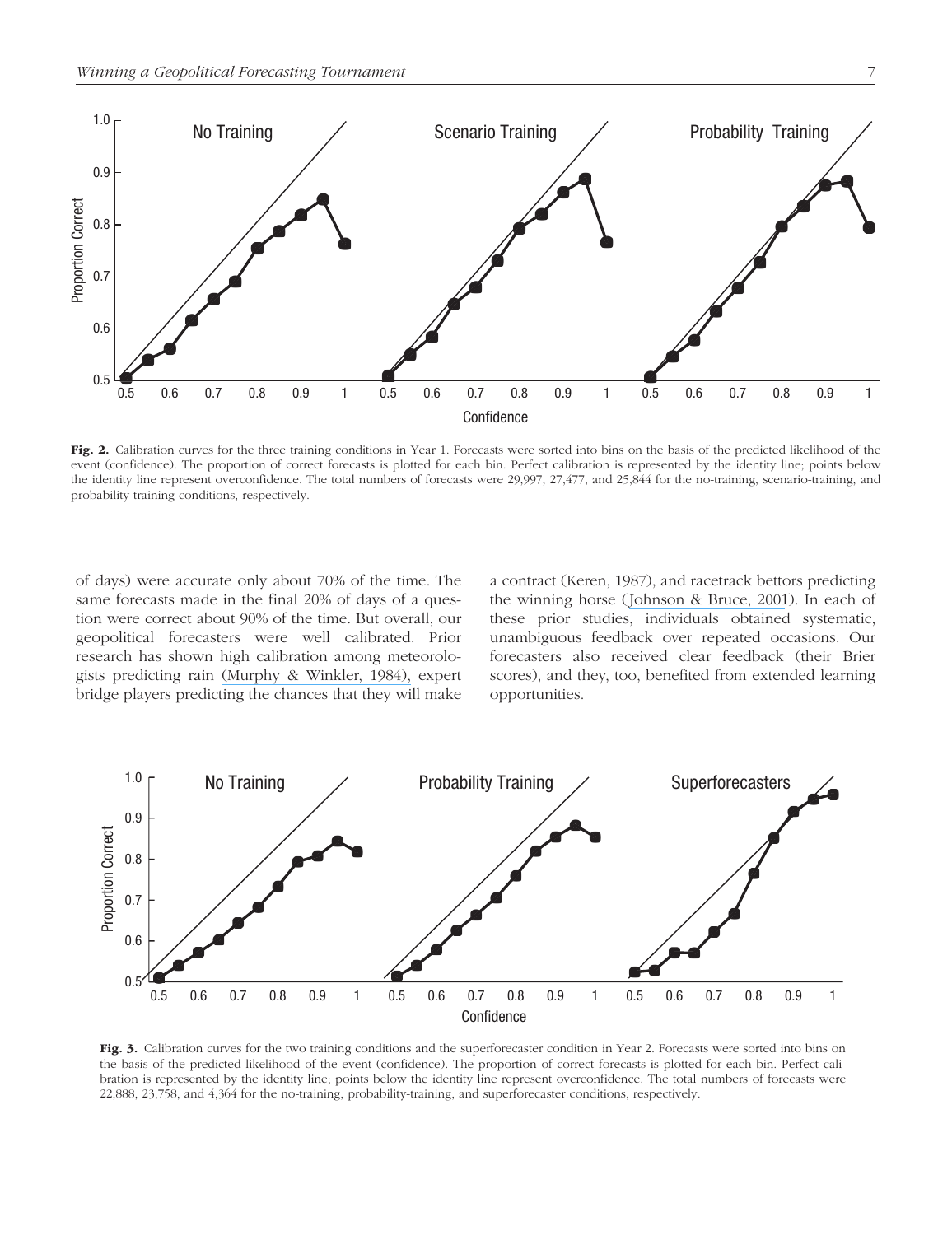Resolution, the third component of the Brier score decomposition, represents appropriate decisiveness, or skill at differentiating signals from noise. Higher scores indicate greater resolution (see Fig. 4 for average scores). Resolution varied with group influence in Year 1, *F*(2, 1586) = 78.53, *p* < .001, and Year 2, *F*(1, 871) = 60.92, *p* < .001. Resolution also varied with training in both years, *F*(2, 1586) = 18.50, *p* < .001, and *F*(1, 871) = 16.23, *p* < .001, respectively. Tracking also enhanced resolution,  $t(293)$  = 4.12,  $p < .001$ . It is clear that superforecasters' accuracy was in large part due to their greater resolution relative to all other groups. In sum, calibration and resolution both benefited from training, teaming, and tracking.

# **Discussion**

This article reports the first long-term, real-world tests of the efficacy of three psychological manipulations training, teaming, and tracking—in improving the accuracy of geopolitical forecasts. All three manipulations significantly reduced forecasting errors. The most impressive aspect of training was that, although the module took only about 45 min to complete, the benefits lasted across two periods (each about 8 to 10 months long). Results strongly disconfirm the expectations of pro-independence theorists. Team forecasters were more accurate than crowd-belief forecasters, and crowd-belief forecasters outperformed independent forecasters. Team communication produced enlightened cognitive altruism: sharing of news articles and exchange of rationales. Finally, the pooling of top performers into elite teams with the exalted title of "superforecasters" was the equivalent of a "steroid injection." Communication, effort, and

8 *Mellers et al.*

engagement reached levels that far exceeded our wildest expectations.

Other factors also contribute to good forecasting. Dispositional variables predict skill. Our participants came from a wide range of backgrounds and fields of education. Better forecasters had higher scores on measures of fluid and crystallized intelligence and openmindedness (results discussed in Mellers, Stone, Metz, Ungar, & Tetlock, 2013). Also, certain statistical algorithms are better than others. As reported elsewhere, our best algorithm in this competition assigned differential weights to forecasters, applied a temporal discounting function, and included a nonlinear transformation that "extremized" the aggregate predictions (for discussion of these statistical algorithms, see Baron, Ungar, Stone, Mellers, & Tetlock, in press; Satopää et al., 2014; and Satopää, Jensen, Mellers, Tetlock, & Ungar, in press).

No one knows how much further improvement is possible in geopolitical forecasting—or how close research is to the optimal forecasting frontier. There are almost certainly pockets of inherent uncertainty in our questions that made it impossible to achieve perfect or near-perfect Brier scores.

Consider a Year 1 question, introduced on September 1, 2011, that asked whether there would be a lethal confrontation (i.e., one resulting in at least one civilian death) of government forces in the South or East China Sea by December 31, 2011. Our best-performing forecasters initially assigned low probabilities to this event (roughly 20%, which reflects the base rate of such events in 4-month periods) and gradually decreased their probability estimates with the passage of time. On December 11, a South Korean coast guard officer was stabbed to death



Fig. 4. Average resolution score as a function of group influence ("Inds" = independent forecasters; "CBs" = crowd-belief forecasters) in Year 1 (Y1) and as a function of group influence and tracking ("SFs" = superforecasters) in Year 2 (Y2). Error bars represent ±2 *SE*s.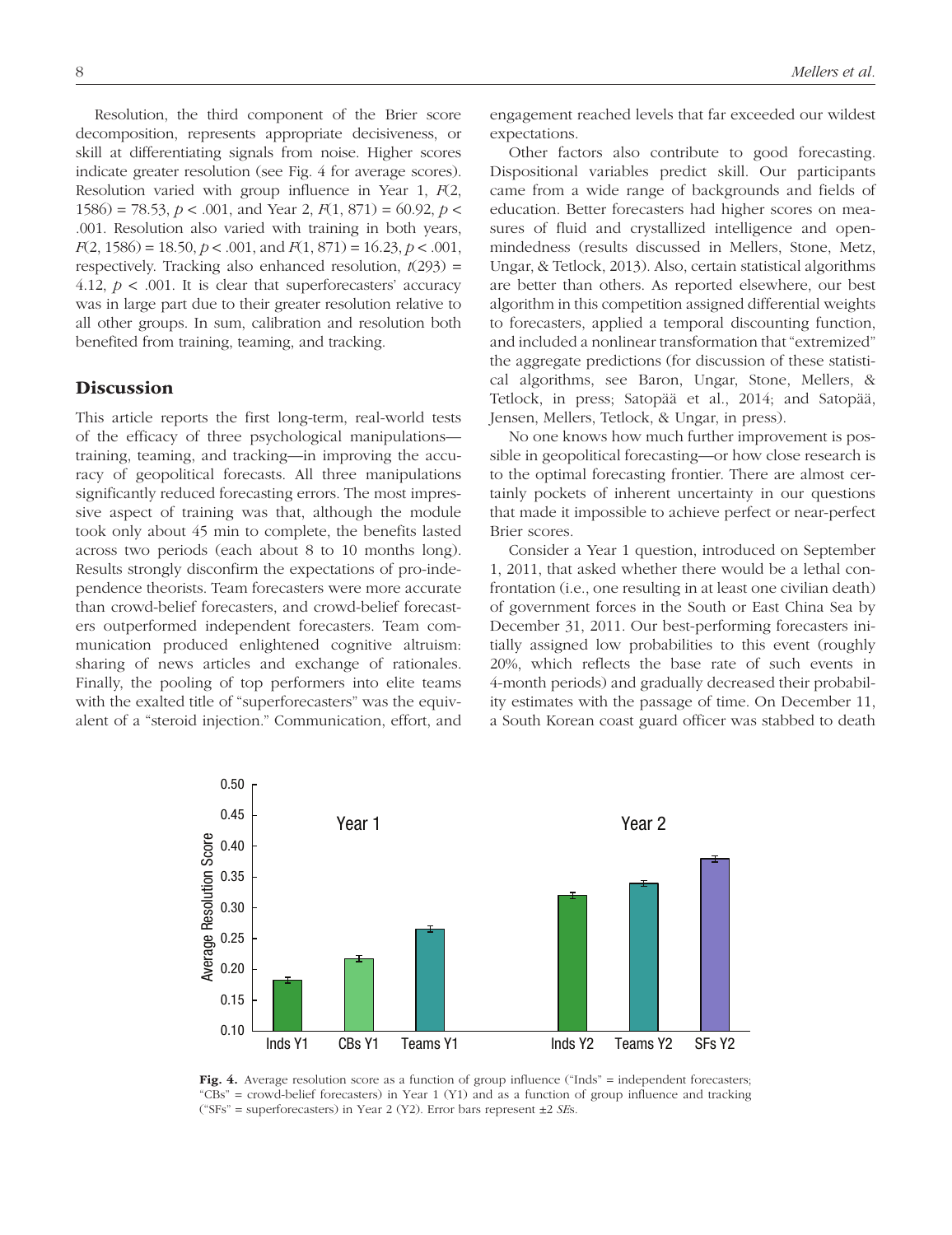with a shard of broken glass by a Chinese fisherman apprehended for operating illegally in South Korean waters. The murder caught everyone by surprise. Trained teams received an average Brier score of 1.44 on this question, performing even worse than untrained, independent forecasters, who received an average Brier score of 1.31. This question is an example of what Kahneman and Miller (1986) deemed close-call counterfactuals, events that human observers can easily imagine turning out otherwise, and illustrates the difficulty of making accurate predictions in a geopolitical forecasting tournament.

In closing, some methods of geopolitical forecasting really *are* better than others. We used training, teaming, and tracking to improve forecasts that were then aggregated with statistical algorithms. Our psychological interventions reduced the errors in individual forecasts for events ranging from military conflicts and global leadership changes to international negotiations and economic shifts. Statistical algorithms for combining individual forecasts reduced errors in aggregations ([Baron et al., 2014;](https://www.researchgate.net/publication/260030454_Combining_multiple_probability_predictions_using_a_simple_logit_model?el=1_x_8&enrichId=rgreq-c4c7e393-1d98-4f72-8ee0-c48a1c2e5f1b&enrichSource=Y292ZXJQYWdlOzI2MTAzNDkzODtBUzoxMDMwNjAwNTk3MjE3MzZAMTQwMTU4Mjg0MzAwMw==)  [Satopää et al., 2014;](https://www.researchgate.net/publication/260030454_Combining_multiple_probability_predictions_using_a_simple_logit_model?el=1_x_8&enrichId=rgreq-c4c7e393-1d98-4f72-8ee0-c48a1c2e5f1b&enrichSource=Y292ZXJQYWdlOzI2MTAzNDkzODtBUzoxMDMwNjAwNTk3MjE3MzZAMTQwMTU4Mjg0MzAwMw==) Satopää et al., in press). The best approach to geopolitical forecasting relied on a combination of psychological interventions and statistical algorithms. To improve geopolitical forecasts, one needs insights from both statistics and psychology.

#### Author Contributions

B. Mellers and P. E. Tetlock developed the study concept and design. Testing, data collection, model building, and analyses were performed by B. Mellers, L. Ungar, J. Baron, T. Murray. S. A. Swift, P. Atanasov, K. Fincher, S. E. Scott, B. Gurcay, J. Ramos, D. Moore, and E. Stone. B. Mellers drafted the manuscript, and J. Baron, P. E. Tetlock, T. Murray, L. Ungar, K. Fincher, D. Moore, and P. Atanasov provided critical revisions. All authors approved the final version of the manuscript for submission.

#### Acknowledgments

We thank David Scott, David Wayrynen, Janna Rapoport, and Phillip Rescober for valuable assistance and Wes Hutchinson for helpful comments and suggestions.

#### Declaration of Conflicting Interests

The authors declared that they had no conflicts of interest with respect to their authorship or the publication of this article.

#### Funding

This research was supported by the Intelligence Advanced Research Projects Activity (IARPA) via the Department of Interior National Business Center (DoI/NBC) Contract No. D11PC20061. The U.S. government is authorized to reproduce and distribute reprints for government purposes notwithstanding any copyright annotation thereon. The views and conclusions expressed herein are those of the authors and should not

be interpreted as necessarily representing the official policies or endorsements, either expressed or implied, of IARPA, DoI/ NBC, or the U.S. government.

#### Supplemental Material

Additional supporting information may be found at http://pss .sagepub.com/content/by/supplemental-data

#### Open Practices

We are in the middle of a 4-year forecasting tournament with thousands of forecasters and hundreds of thousands of forecasts. We have multiple ongoing projects, and if the data are made publicly available now, other team members may have their projects jeopardized. We feel that, in this case, it is fair to make the data publicly available after data collection is completed and team members have had the opportunity to publish their results first. Then, we will make the data publicly available. If someone wants to analyze data from our study before that time, we will work with him or her to share as much as possible and make sure that existing projects are not compromised. The complete Open Practices Disclosure for this article can be found at http://pss.sagepub.com/content/by/ supplemental-data.

#### Note

1. This decomposition is expressed as follows: Brier score = calibration − resolution + variability or Brier score = (1/*N*) \*  $\sum n_k (f_k - \bar{\sigma}_k)^2 - (1/N)^* \sum n_k (\bar{\sigma}_k - \bar{\sigma})^2 + \bar{\sigma}^* (1 - \bar{\sigma})$ , where *N* is the number of forecasts, k refers to a category of identical forecasts,  $f_k$  is the forecast in category k,  $n_k$  is the number of forecasts in category k, *o –*  $\bar{k}$  is the base rate for category k, and  $\bar{o}$  is the overall base rate.

#### References

- [Ariely, D., Tung Au, W., Bender, R. H., Budescu, D. V., Dietz,](https://www.researchgate.net/publication/232599275_The_Effects_of_Averaging_Subjective_Probability_Estimates_Between_and_Within_Judges?el=1_x_8&enrichId=rgreq-c4c7e393-1d98-4f72-8ee0-c48a1c2e5f1b&enrichSource=Y292ZXJQYWdlOzI2MTAzNDkzODtBUzoxMDMwNjAwNTk3MjE3MzZAMTQwMTU4Mjg0MzAwMw==) [C. B., Gu, H., . . . Zauberman, G. \(2000\). The effects of](https://www.researchgate.net/publication/232599275_The_Effects_of_Averaging_Subjective_Probability_Estimates_Between_and_Within_Judges?el=1_x_8&enrichId=rgreq-c4c7e393-1d98-4f72-8ee0-c48a1c2e5f1b&enrichSource=Y292ZXJQYWdlOzI2MTAzNDkzODtBUzoxMDMwNjAwNTk3MjE3MzZAMTQwMTU4Mjg0MzAwMw==)  [averaging subjective probability estimates between and](https://www.researchgate.net/publication/232599275_The_Effects_of_Averaging_Subjective_Probability_Estimates_Between_and_Within_Judges?el=1_x_8&enrichId=rgreq-c4c7e393-1d98-4f72-8ee0-c48a1c2e5f1b&enrichSource=Y292ZXJQYWdlOzI2MTAzNDkzODtBUzoxMDMwNjAwNTk3MjE3MzZAMTQwMTU4Mjg0MzAwMw==) within judges. *[Journal of Experimental Psychology: Applied](https://www.researchgate.net/publication/232599275_The_Effects_of_Averaging_Subjective_Probability_Estimates_Between_and_Within_Judges?el=1_x_8&enrichId=rgreq-c4c7e393-1d98-4f72-8ee0-c48a1c2e5f1b&enrichSource=Y292ZXJQYWdlOzI2MTAzNDkzODtBUzoxMDMwNjAwNTk3MjE3MzZAMTQwMTU4Mjg0MzAwMw==)*, *6*[, 130–147.](https://www.researchgate.net/publication/232599275_The_Effects_of_Averaging_Subjective_Probability_Estimates_Between_and_Within_Judges?el=1_x_8&enrichId=rgreq-c4c7e393-1d98-4f72-8ee0-c48a1c2e5f1b&enrichSource=Y292ZXJQYWdlOzI2MTAzNDkzODtBUzoxMDMwNjAwNTk3MjE3MzZAMTQwMTU4Mjg0MzAwMw==)
- [Arkes, H. \(1991\). Costs and benefits of judgmental errors:](https://www.researchgate.net/publication/278947150_Costs_and_benefits_of_judgment_errors_Implications_for_debiasing?el=1_x_8&enrichId=rgreq-c4c7e393-1d98-4f72-8ee0-c48a1c2e5f1b&enrichSource=Y292ZXJQYWdlOzI2MTAzNDkzODtBUzoxMDMwNjAwNTk3MjE3MzZAMTQwMTU4Mjg0MzAwMw==) [Implications for debiasing.](https://www.researchgate.net/publication/278947150_Costs_and_benefits_of_judgment_errors_Implications_for_debiasing?el=1_x_8&enrichId=rgreq-c4c7e393-1d98-4f72-8ee0-c48a1c2e5f1b&enrichSource=Y292ZXJQYWdlOzI2MTAzNDkzODtBUzoxMDMwNjAwNTk3MjE3MzZAMTQwMTU4Mjg0MzAwMw==) *Psychological Bulletin*, *110*, [486–498.](https://www.researchgate.net/publication/278947150_Costs_and_benefits_of_judgment_errors_Implications_for_debiasing?el=1_x_8&enrichId=rgreq-c4c7e393-1d98-4f72-8ee0-c48a1c2e5f1b&enrichSource=Y292ZXJQYWdlOzI2MTAzNDkzODtBUzoxMDMwNjAwNTk3MjE3MzZAMTQwMTU4Mjg0MzAwMw==)
- [Baron, J., Ungar, L., Stone, E., Mellers, B., & Tetlock, P. \(in](https://www.researchgate.net/publication/275937752_Two_Reasons_to_Make_Aggregated_Probability_Forecasts_More_Extreme?el=1_x_8&enrichId=rgreq-c4c7e393-1d98-4f72-8ee0-c48a1c2e5f1b&enrichSource=Y292ZXJQYWdlOzI2MTAzNDkzODtBUzoxMDMwNjAwNTk3MjE3MzZAMTQwMTU4Mjg0MzAwMw==) [press\). Two reasons to make aggregated probability fore](https://www.researchgate.net/publication/275937752_Two_Reasons_to_Make_Aggregated_Probability_Forecasts_More_Extreme?el=1_x_8&enrichId=rgreq-c4c7e393-1d98-4f72-8ee0-c48a1c2e5f1b&enrichSource=Y292ZXJQYWdlOzI2MTAzNDkzODtBUzoxMDMwNjAwNTk3MjE3MzZAMTQwMTU4Mjg0MzAwMw==)[casts more extreme.](https://www.researchgate.net/publication/275937752_Two_Reasons_to_Make_Aggregated_Probability_Forecasts_More_Extreme?el=1_x_8&enrichId=rgreq-c4c7e393-1d98-4f72-8ee0-c48a1c2e5f1b&enrichSource=Y292ZXJQYWdlOzI2MTAzNDkzODtBUzoxMDMwNjAwNTk3MjE3MzZAMTQwMTU4Mjg0MzAwMw==) *Decision Analysis*.
- Benson, P., & Onkal, D. (1992). The effects of feedback and training on the performance of probability forecasters. *International Journal of Forecasting*, *8*, 559–573.
- [Betts, J. R., & Shkolnik, J. L. \(2000\). Key difficulties in identify](https://www.researchgate.net/publication/279601279_Key_difficulties_in_identifying_the_effects_of_ability_grouping_on_student_achievement?el=1_x_8&enrichId=rgreq-c4c7e393-1d98-4f72-8ee0-c48a1c2e5f1b&enrichSource=Y292ZXJQYWdlOzI2MTAzNDkzODtBUzoxMDMwNjAwNTk3MjE3MzZAMTQwMTU4Mjg0MzAwMw==)[ing the effects of ability grouping on student achievement.](https://www.researchgate.net/publication/279601279_Key_difficulties_in_identifying_the_effects_of_ability_grouping_on_student_achievement?el=1_x_8&enrichId=rgreq-c4c7e393-1d98-4f72-8ee0-c48a1c2e5f1b&enrichSource=Y292ZXJQYWdlOzI2MTAzNDkzODtBUzoxMDMwNjAwNTk3MjE3MzZAMTQwMTU4Mjg0MzAwMw==) *[Economics of Education Review](https://www.researchgate.net/publication/279601279_Key_difficulties_in_identifying_the_effects_of_ability_grouping_on_student_achievement?el=1_x_8&enrichId=rgreq-c4c7e393-1d98-4f72-8ee0-c48a1c2e5f1b&enrichSource=Y292ZXJQYWdlOzI2MTAzNDkzODtBUzoxMDMwNjAwNTk3MjE3MzZAMTQwMTU4Mjg0MzAwMw==)*, *19*, 21–26.
- [Bikhchandani, S., Hirshleifer, D., & Welch, I. \(1992\). A theory](https://www.researchgate.net/publication/24103748_Ivo_Welch_1992_A_Theory_of_Fads_Fashion_Custom_and_Cultural_Change_as_Informational_Cascades?el=1_x_8&enrichId=rgreq-c4c7e393-1d98-4f72-8ee0-c48a1c2e5f1b&enrichSource=Y292ZXJQYWdlOzI2MTAzNDkzODtBUzoxMDMwNjAwNTk3MjE3MzZAMTQwMTU4Mjg0MzAwMw==)  [of fads, fashion, custom, and cultural change as informa](https://www.researchgate.net/publication/24103748_Ivo_Welch_1992_A_Theory_of_Fads_Fashion_Custom_and_Cultural_Change_as_Informational_Cascades?el=1_x_8&enrichId=rgreq-c4c7e393-1d98-4f72-8ee0-c48a1c2e5f1b&enrichSource=Y292ZXJQYWdlOzI2MTAzNDkzODtBUzoxMDMwNjAwNTk3MjE3MzZAMTQwMTU4Mjg0MzAwMw==)tional cascades. *[Journal of Political Economy](https://www.researchgate.net/publication/24103748_Ivo_Welch_1992_A_Theory_of_Fads_Fashion_Custom_and_Cultural_Change_as_Informational_Cascades?el=1_x_8&enrichId=rgreq-c4c7e393-1d98-4f72-8ee0-c48a1c2e5f1b&enrichSource=Y292ZXJQYWdlOzI2MTAzNDkzODtBUzoxMDMwNjAwNTk3MjE3MzZAMTQwMTU4Mjg0MzAwMw==)*, *100*, 992– [1026.](https://www.researchgate.net/publication/24103748_Ivo_Welch_1992_A_Theory_of_Fads_Fashion_Custom_and_Cultural_Change_as_Informational_Cascades?el=1_x_8&enrichId=rgreq-c4c7e393-1d98-4f72-8ee0-c48a1c2e5f1b&enrichSource=Y292ZXJQYWdlOzI2MTAzNDkzODtBUzoxMDMwNjAwNTk3MjE3MzZAMTQwMTU4Mjg0MzAwMw==)
- [Brier, G. W. \(1950\). Verification of forecasts expressed in terms](https://www.researchgate.net/publication/235910409_Verification_of_forecasts_expressed_of_probability?el=1_x_8&enrichId=rgreq-c4c7e393-1d98-4f72-8ee0-c48a1c2e5f1b&enrichSource=Y292ZXJQYWdlOzI2MTAzNDkzODtBUzoxMDMwNjAwNTk3MjE3MzZAMTQwMTU4Mjg0MzAwMw==) of probability. *[Monthly Weather Review](https://www.researchgate.net/publication/235910409_Verification_of_forecasts_expressed_of_probability?el=1_x_8&enrichId=rgreq-c4c7e393-1d98-4f72-8ee0-c48a1c2e5f1b&enrichSource=Y292ZXJQYWdlOzI2MTAzNDkzODtBUzoxMDMwNjAwNTk3MjE3MzZAMTQwMTU4Mjg0MzAwMw==)*, *78*, 1–3.